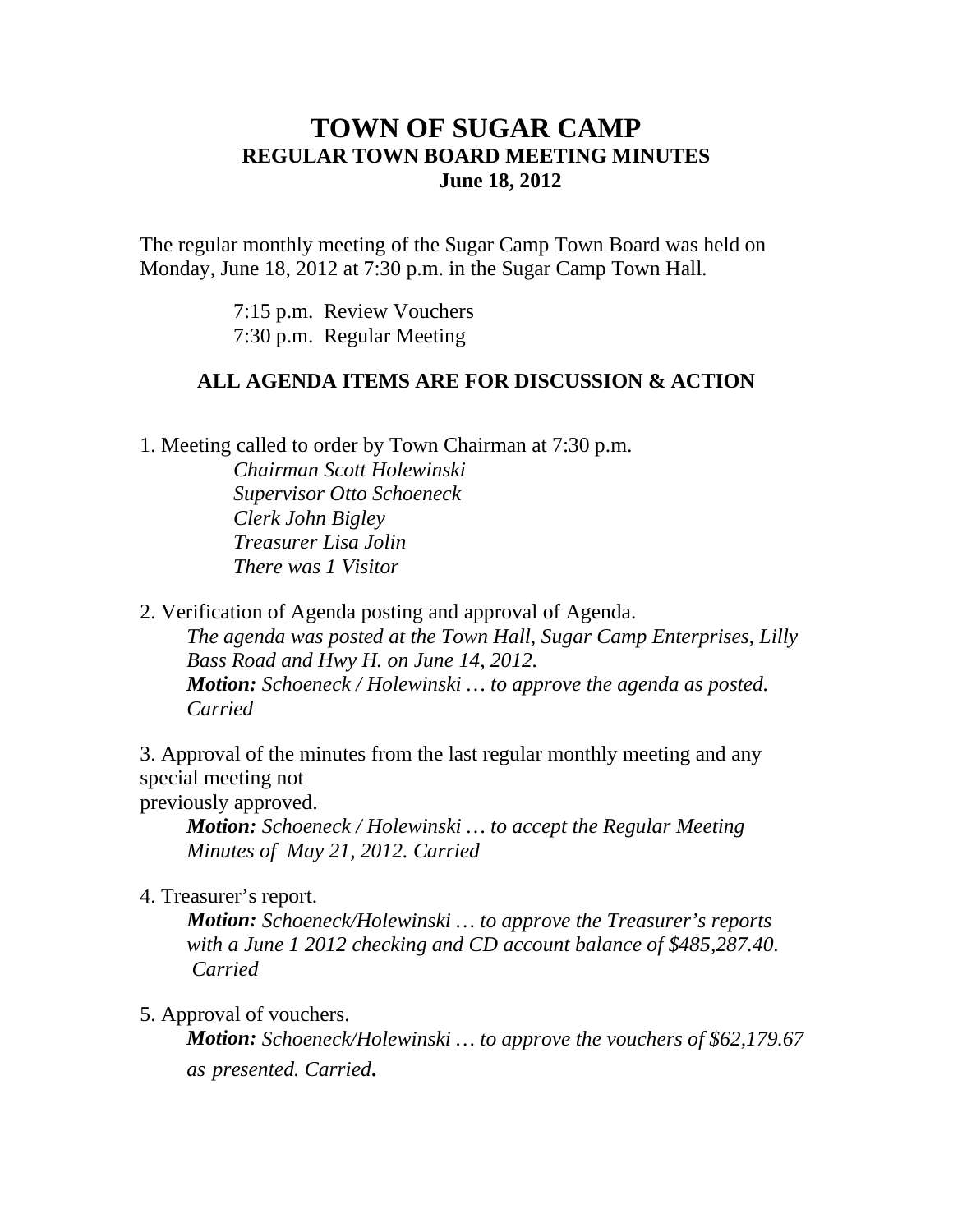### 6. Public Comments: *None*

7. Correspondences: Letter from Veolia. *The Board authorized Veolia to send a letter to Waste Management indicating that the Town of Sugar Camp does not want the contract to automatically renew in November and that the town will bid out waste collection services.*

#### 8. Old Business: *None*

#### 9. New Business:

- A. Consider chip sealing the Town Hall parking lot before repainting. *This item was moved to the July meeting*
- B. Consider a resolution to vacate the end portion of Timber Lane *Motion: Holewinski/Schoeneck …to vacate the end portion of Timber Lane also known as Indian Trail Rd. of the Chippewa Point Plat. Carried*
- C. Approval of Liquor License, Cigarette Licenses and Operators Licenses as presented to the Board. Note: All licenses will be held until June 25 and no license will be issued if there is a state or vender hold on the license or all applicable fees have not been paid. *Motion: Schoeneck/Holewinski …to approve all Liquor License, Cigarette License and Operators Licenses as presented. A complete list of all licenses is attached to these minutes. Carried*
- D. Update on Town Hall roofing project. *Motion: Schoeneck/Holewinski … to accept report as presented. Carried*
- E. Road Work Report: *Motion: Schoeneck/Holewinski … to accept report as presented. Carried*
- F. Town Hall Report: *Motion: Schoeneck/Holewinski … to accept report as presented. Carried*
- G. Set next Board Meeting date*. July 16, 2012 at 7:30 p.m.*
- 10. Motion to adjourn *Motion: Schoeneck/Holewinski/ …to adjourn at 8:20 p.m. Carried*